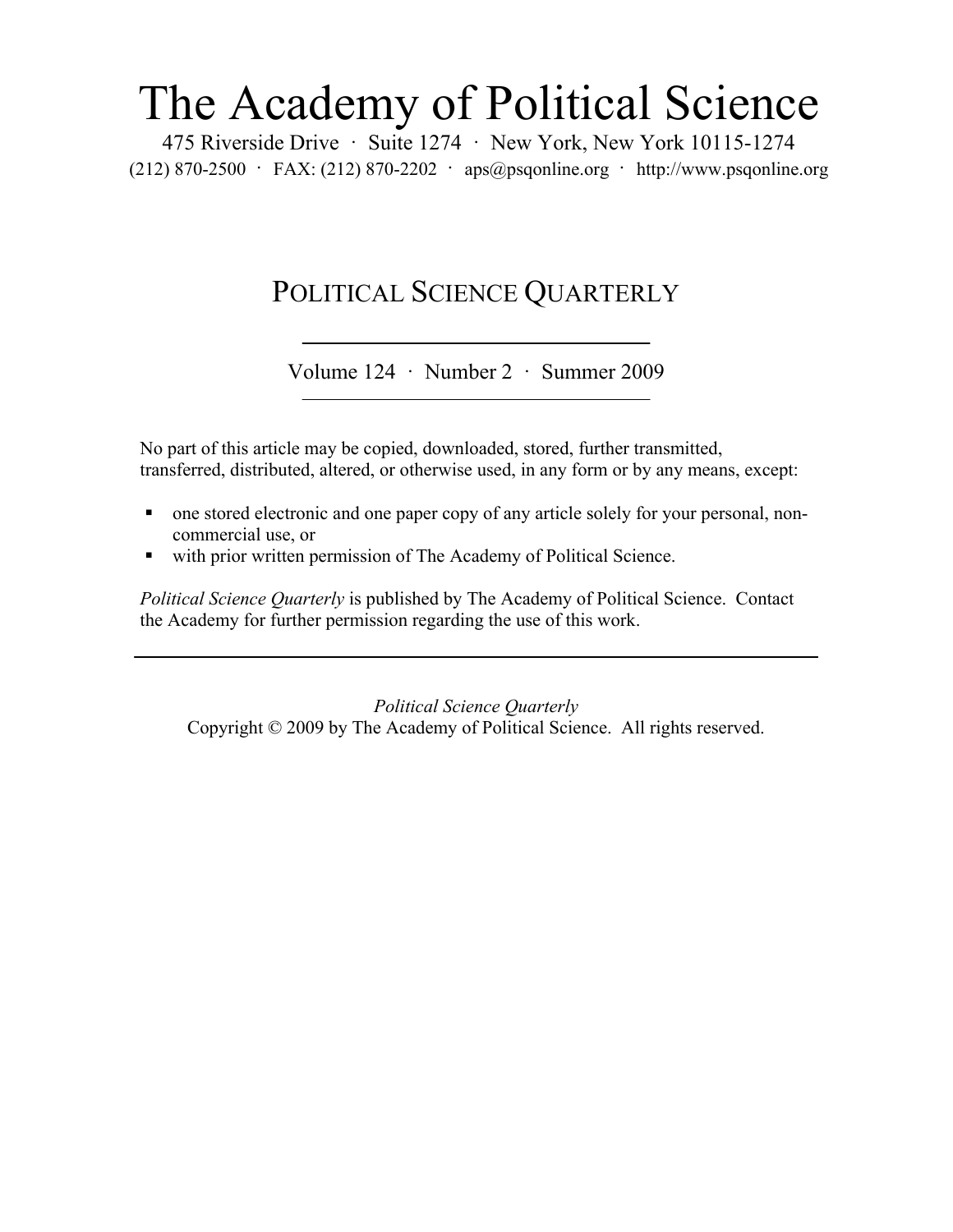bution to our understanding of geographic and temporal variations in the practice and politics of border controls.

> PETER ANDREAS Brown University

The Steps to War: An Empirical Study by Paul D. Senese and John A. Vasquez. Princeton, NJ, Princeton University Press, 2008. 334 pp. Paper, \$26.95.

This book is the capstone of a long collaboration of the two authors, and presents a series of statistical analyses designed to evaluate hypotheses derived from the "steps-to-war" explanation for war developed by John Vasquez. This explanation is a self-conscious opponent to realism and posits: first, that for a variety of reasons, human beings, and by extension states, are intensely territorial; second, that states tend to handle territorial claims through Realpolitik policies (arming, forming alliances); third, that the repeated use of these coercive tactics produces a security dilemma (both sides become more fearful and hostile); and fourth, that the steps involved at each stage eventually lead to war rather than peace. Contra Vegetius (and Ronald Reagan), if you try to obtain peace by preparing for war, you will get war.

The authors first counter two criticisms of the influence of territoriality on the likelihood of war. Could it be that territoriality is more likely to cause militarized disputes (MIDs) but is no more, or even less, likely to cause an MID as to escalate to war? The authors find that territorial claims not only make MIDs more likely but also destabilize them (within a five-year window), and reject the selection bias hypothesis. It would have been nice if the authors also dealt with omitted variable bias (aggressive nationalist leaders who want conflict are also more likely to use territorial claims as pretext) or endogeneity (leaders who anticipate war use territorial claims to consolidate domestic support for their war policies).

In Chapter 4, the authors take on the idea that states cannot fight unless they can get at each other, which means that wars will tend to occur among geographically proximate, or contiguous, states. To see whether territory is just a proxy for contiguity, the authors estimate the effect of both variables and find that while contiguity does increase the likelihood of MID onset, it reduces the probability of war. Territoriality, on the other hand, increases the chances of war, and does so even more for noncontiguous dyads. In other words, it is not the opportunity to fight but the territorial grievances that destabilize disputes.

Having dealt at length with the question of how territory relates to the probability of war, the authors turn to the relationship that is more central to their explanation: the relationship between power politics and war. Chapter 5 tests the idea that the more steps to war that occur in a given dyadic interaction, the more likely is each subsequent dispute to end in a war. The authors look at the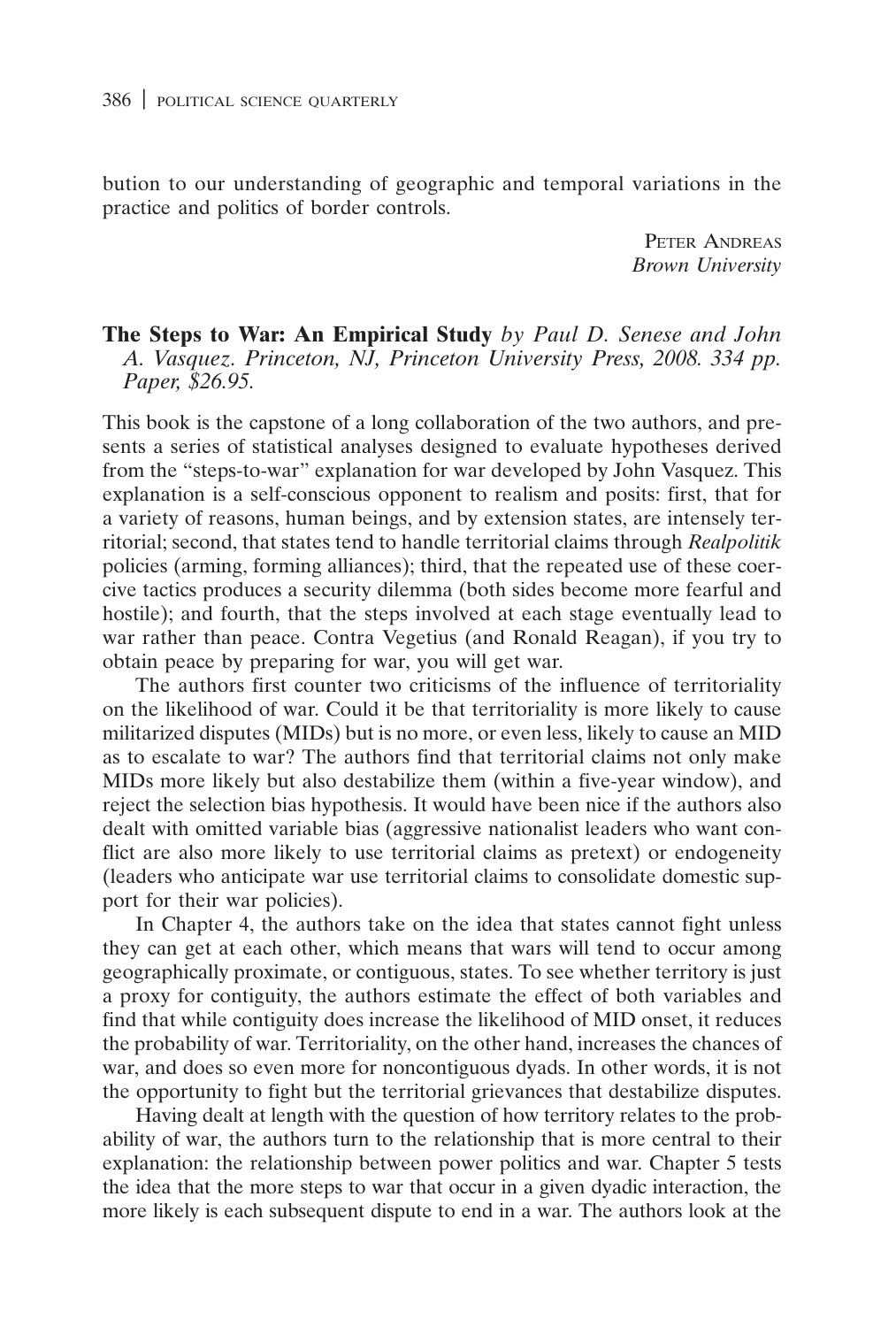entire history of a dyad and note whether its members: first, have politically relevant external alliances; second, have engaged in repeated disputes with each other; or third, have experienced an arms race; and then assess whether dyads who have more of the three possible steps are more likely to experience war. I am not sure what to make of the results, because this coding ignores temporal sequencing: a dyad that has experienced war in the past and, as a result, is now arming or concluding alliances, causing a new MID to end peacefully, would be coded the same as a dyad that has armed and allied in the past and then gone to war.

Chapter 6 attempts a more direct approach by asking whether the presence of these Realpolitik factors within an MID dyad make the MID more likely to escalate to war. The potential for endogeneity is greatest here, especially when it comes to arming and forming alliances: do they "cause" war (as the authors contend), or are they failed attempts to prevent war? To put it another way, do these actions create a security dilemma, or are they what states do when they expect to have to fight a war? The authors find that the occurrence of war is correlated, at least in the pre-Cold War period, with both sides having alliances and being in an arms race, which makes one wish they had tackled the question of reverse causality head on. Chapter 7 is essentially a series of robustness checks, where the authors run various permutations of variables to test for the presence of interactive effects. It is difficult to say whether this adds much to their analysis, because there is no theory to guide the choice of variables to interact and how to do it.

While it is true that the main purpose of the authors here is to test the steps-to-war explanation, I would have preferred to have an expanded treatment of the theory. For instance, it is not obvious to me how MIDs escalate to war. Like the security dilemma on which it is based, the steps-to-war explanation does not specify agency—who makes the decisions that lead to war, and why. There are spirals of increasing hostility and mutual alarm, but never a decision to start fighting. Statements such as "eventually a crisis goes out of control [through] some stochastic process" (p. 30) are symptomatic. I do not know of any stochastic process that can start a war, but the lack of agency might be a problem with empirics as well: the MID data set, on which the study relies, defines a militarized dispute on the basis of acts that are "explicit, overt, nonaccidental, and government sanctioned" (Charles S. Gochman and Zeev Maoz, "Militarized Interstate Disputes 1816-1976," Journal of Conflict Resolution 28 (December 1984): 587).

The authors assert that "since at least 1648, realist thinking and practice have created an ideational system that guides diplomats and tells them when to handle certain situations by a resort to arms" (p. 32). One wants to know how such knowledge is institutionalized and transmitted, especially given the wildly diverse cultural, ideological, and economic backgrounds of policymakers across countries and time. One further wants to know how such a system perpetuates itself when "it underestimates how many of the policies